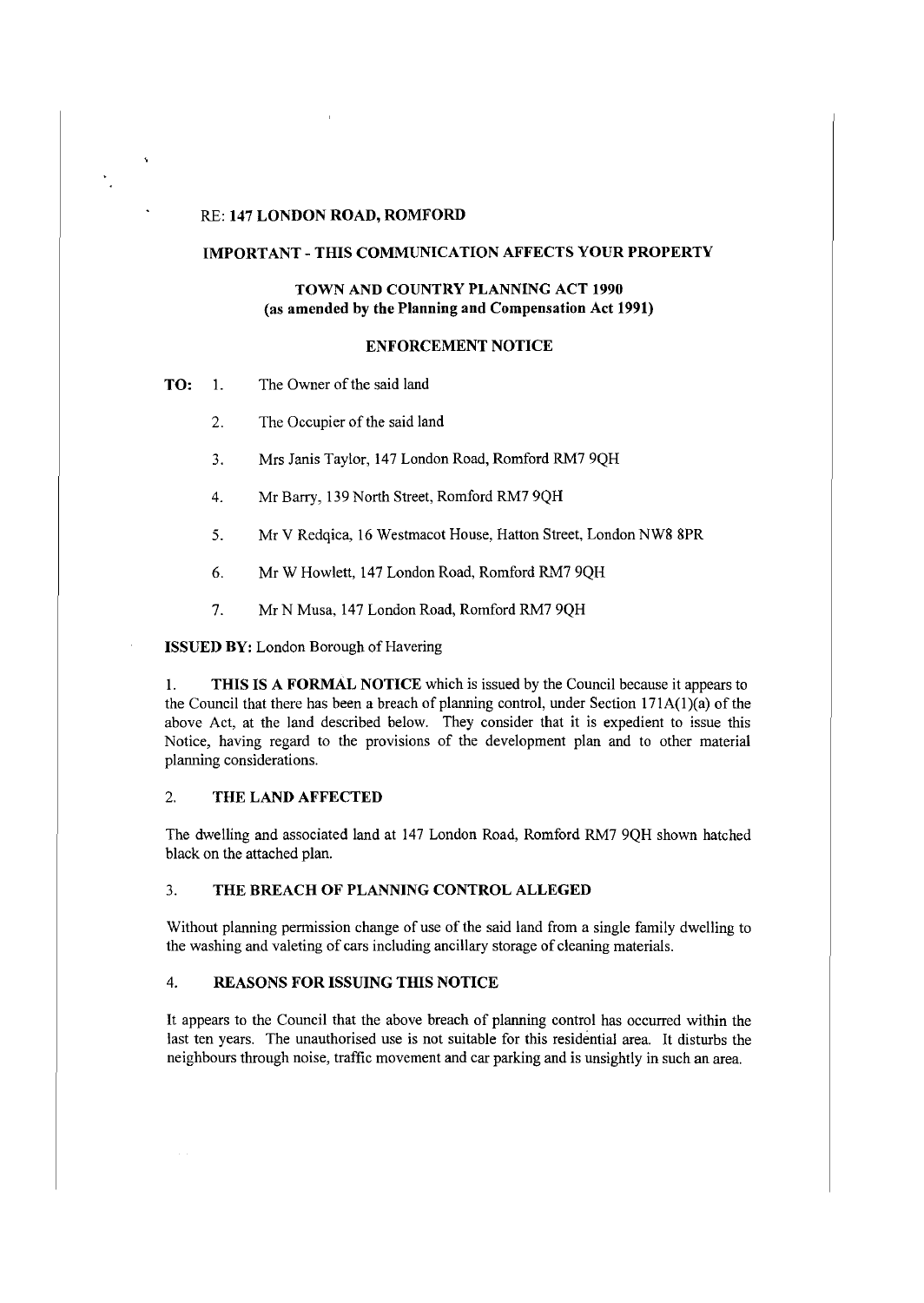Further the use results in an unacceptable loss of housing. The Council do not consider that planning permission should be given, because planning conditions could not overcome these problems.

# 5. **WHAT YOU ARE REQUIRED TO DO**

(i) Stop using the land for the washing of vehicles.

Time for compliance: one month from the effective date of this notice.

(ii) Remove from the land all machinery, installations, equipment, apparatus, vehicles, tools, scrap, waste and signage brought onto the land for the purpose of washing and valeting of vehicles.

Time for compliance: one month from the effective date of this notice

# 6. **WHEN THIS NOTICE TAKES EFFECT**

This Notice takes effect on 7 April 2003, unless an appeal is made against it beforehand

Dated: 10 February 2003

 $\ddot{\psi}$ 

 $\ddot{\phantom{0}}$ 

Dated: 10 February 2003<br>Signed:  $\int_{\mathcal{C}} \frac{1}{\sqrt{2\pi}} \int_{\text{Authori}}^{2\pi}$ 

Authorised Officer

on behalf of London Borough of Havering Town Hall Main Road Romford RMI 3BD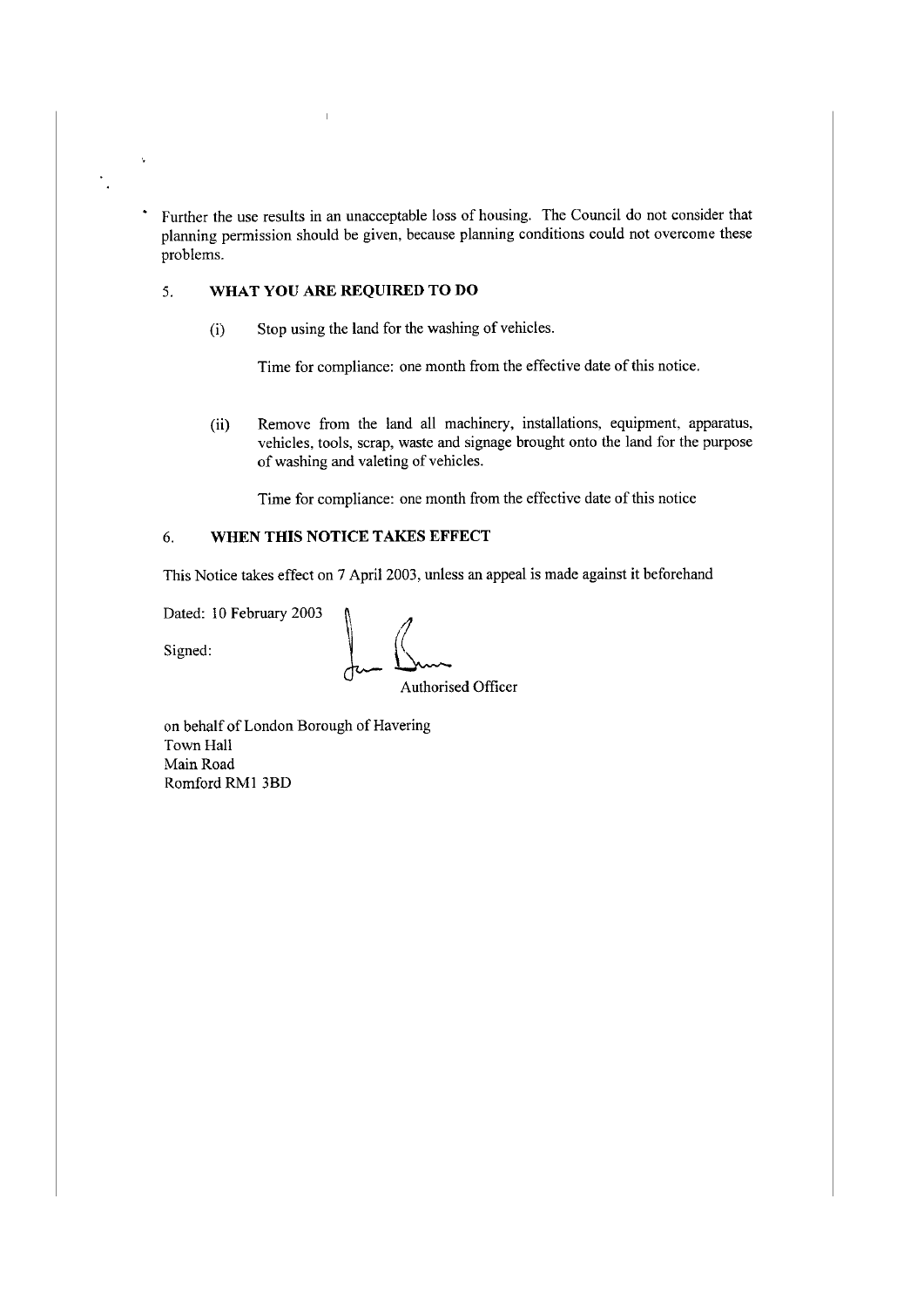# **YOUR RIGHT OF APPEAL**

 $\chi^{\rm 1.5}$ 

You can appeal against this Notice, but any appeal must be received, or posted in time to be received, by the Secretary of State before 7 April 2003. The enclosed booklet "Enforcement Appeals - A guide lo Procedure" sets out your rights. Read it carefully. You may use the enclosed appeal forms. One is for you to send to the Secretary of State if you decide to appeal. The other is for you to keep as a duplicate for your own records. You should also send the Secretary of State the spare copy of this Enforcement Notice which is enclosed.

## **WHAT HAPPENS IF YOU DO NOT APPEAL**

If you do not appeal against this Enforcement Notice, it will take effect on 7 April 2003 and you must then ensure that the required steps for complying with it, for which you may be held responsible, are taken within the period specified in the Notice.

**FAILURE TO COMPLY WITH AN ENFORCEMENT NOTICE WHICH HAS TAKEN EFFECT CAN RESULT IN PROSECUTION AND/OR REMEDIAL ACTION BY THE COUNCIL.**